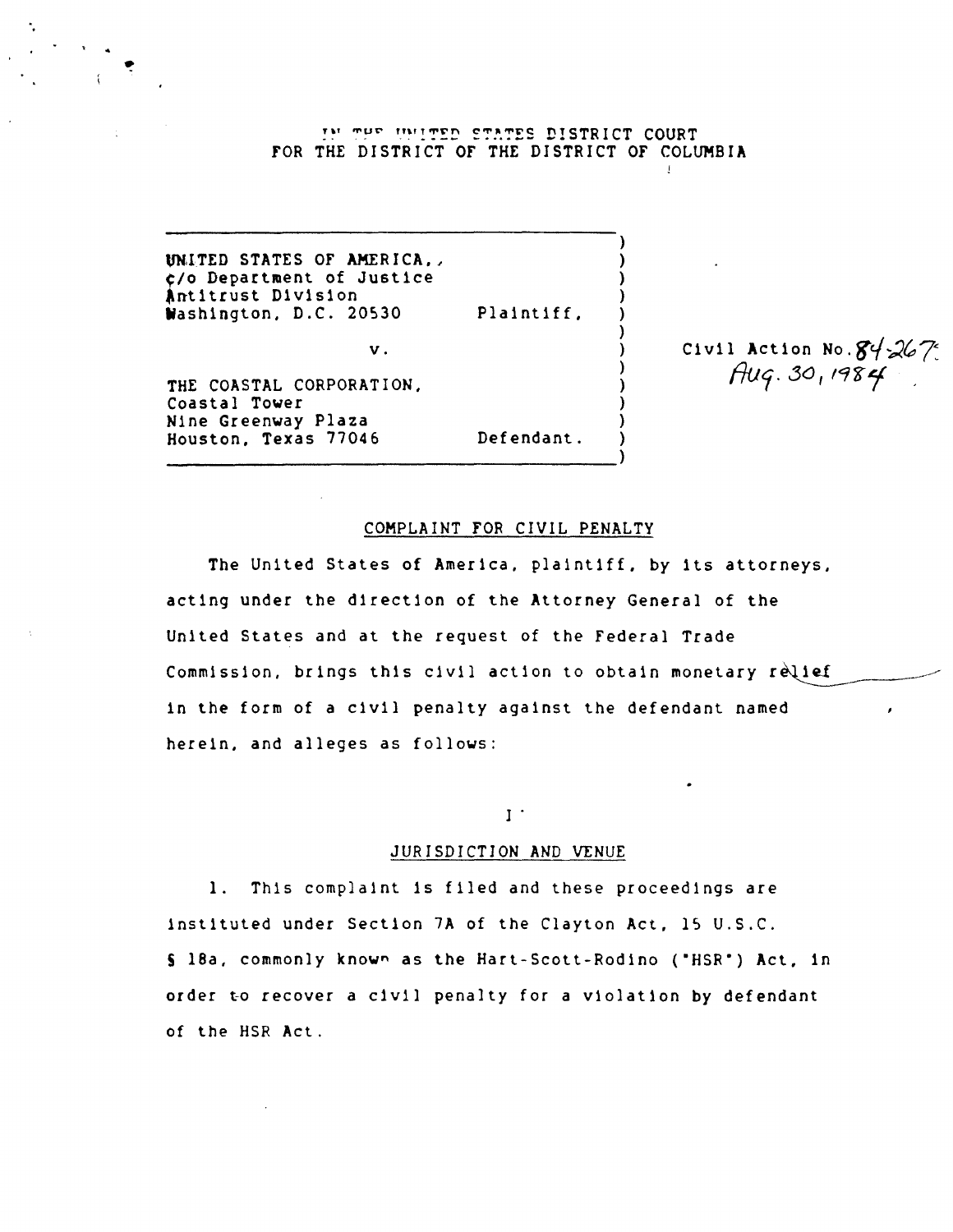2. This Court has jurisdiction over defendant and over the subject matter of this action pursuant to the HSR Act and 28 U.S.C 55 1331. 1337. 1345.

3. Venue is proper by virtue of defendant's consent, in the Stipulation relating hereto, to the maintenance of this action and entry of Final Judgment in this District.

#### I I

#### DEfENDANT

4. The Coastal Corporation ("Coastal") is made a defendant herein. Coastal is a corporation organized and existing under the laws of the State of Delaware and has its principal place of bus1ness at Coastal Tower, N1ne Greenway Plaza. Houston, Texas 77046.

#### III

#### VIOLATION ALLEGED

5. Sect10n (a) of the HSR Act, 15 U.S.C. 5 18a(a). prohibits certain acquisitions of voting securities or assets until a notif1cat1on has been fIled and a wa1t1ng per10d has expired.

6. On January 19. 1984, Coastal. wh1ch already held voting securities of Houston Natural Gas Corporation ("HNG") valued in excess of \$15 million, purchased 75,500 additional shares of HNG common stock.

7. Buth COd5ldl dud HWG are engaged 1n interstate commerce and in activities affecting interstate commerce.

2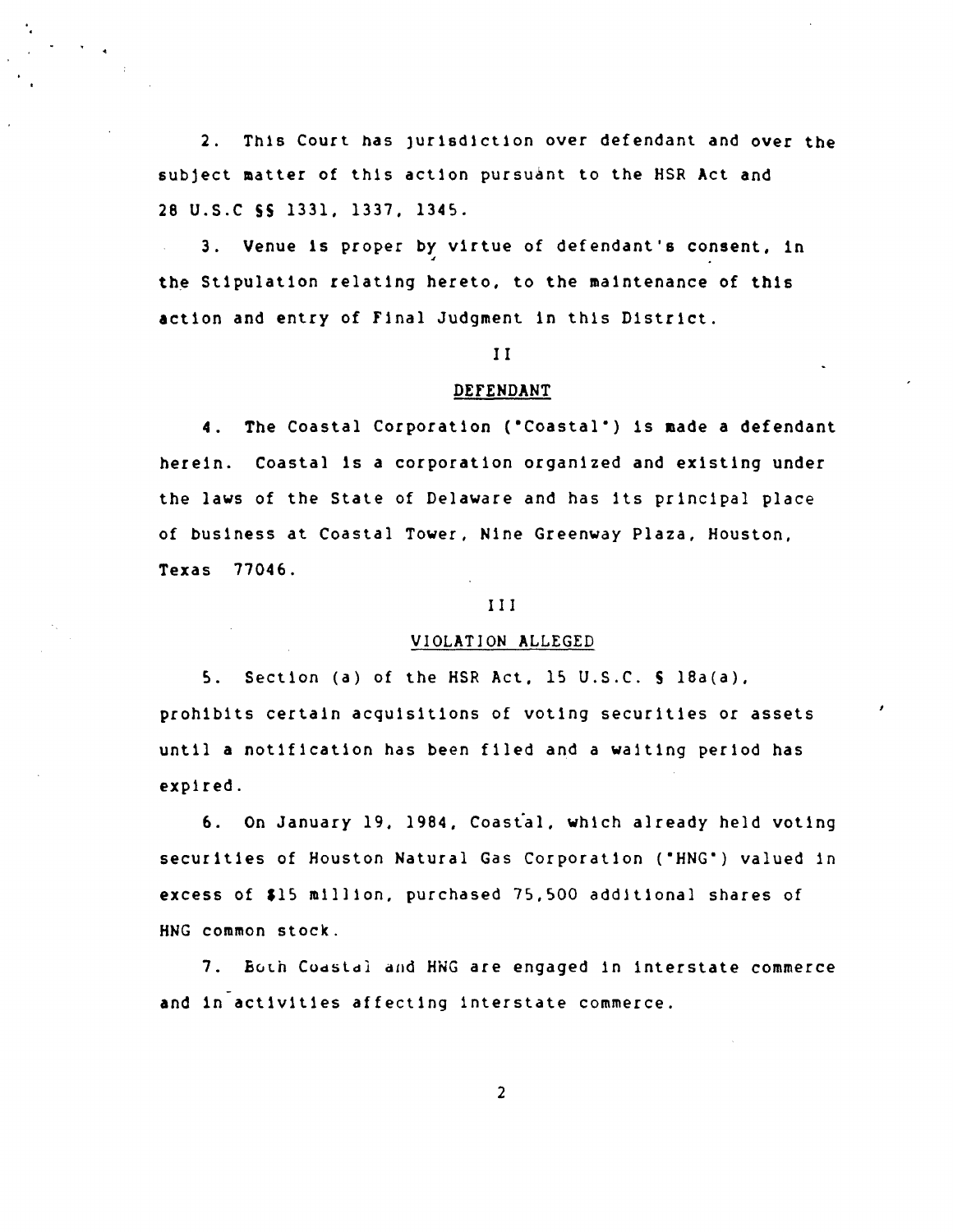8. Both Coastal and HNG have annual net sales In excess of '100.000,000.  $\mathfrak{f}$ 

"

9. The transactlon descrlbed In paragraph 6 above was subject to the reporting and waiting period requirements of the HSB Act and the regulatlons thereunder, 16 C.F.R. S 801.1 et. seq.

10. Coastal dld not comply with the reportlng and waltlng period requirements of the HSR Act before it acqulred the 75,500 shares of HNG common stock on January 19, 1984.

11. Subsequent to Coastal's January 19, 1984 purchase, on January 27, 1984, Coastal made a public announcement of a tender offer to acquire additional shares of HNG common stock and, pursuant to the requirements of the HSR Act and the regulations thereunder, 16 C.F.R. § 801.1 et. seq., filed a notification and report form. The HSR Act waiting perlod relating to Coastal's tender offer expired at  $l$ 1:59 P.M., February 11, 1964.

12. Coastal was in violation of the HSR Act at least through february 11, 1984.

13. Coastal has divested the 75,500 shares it acquired on January 19, 1984, as eVidenced by its letter of June 5, 1984, attached hereto as Attachment 1. Coastal was required to divest those shares by an agreement it entered into with the Bureau of Competition of the Federal Trade Comm1ssion on february 10, 1984, attached hereto as Attachment 2.

3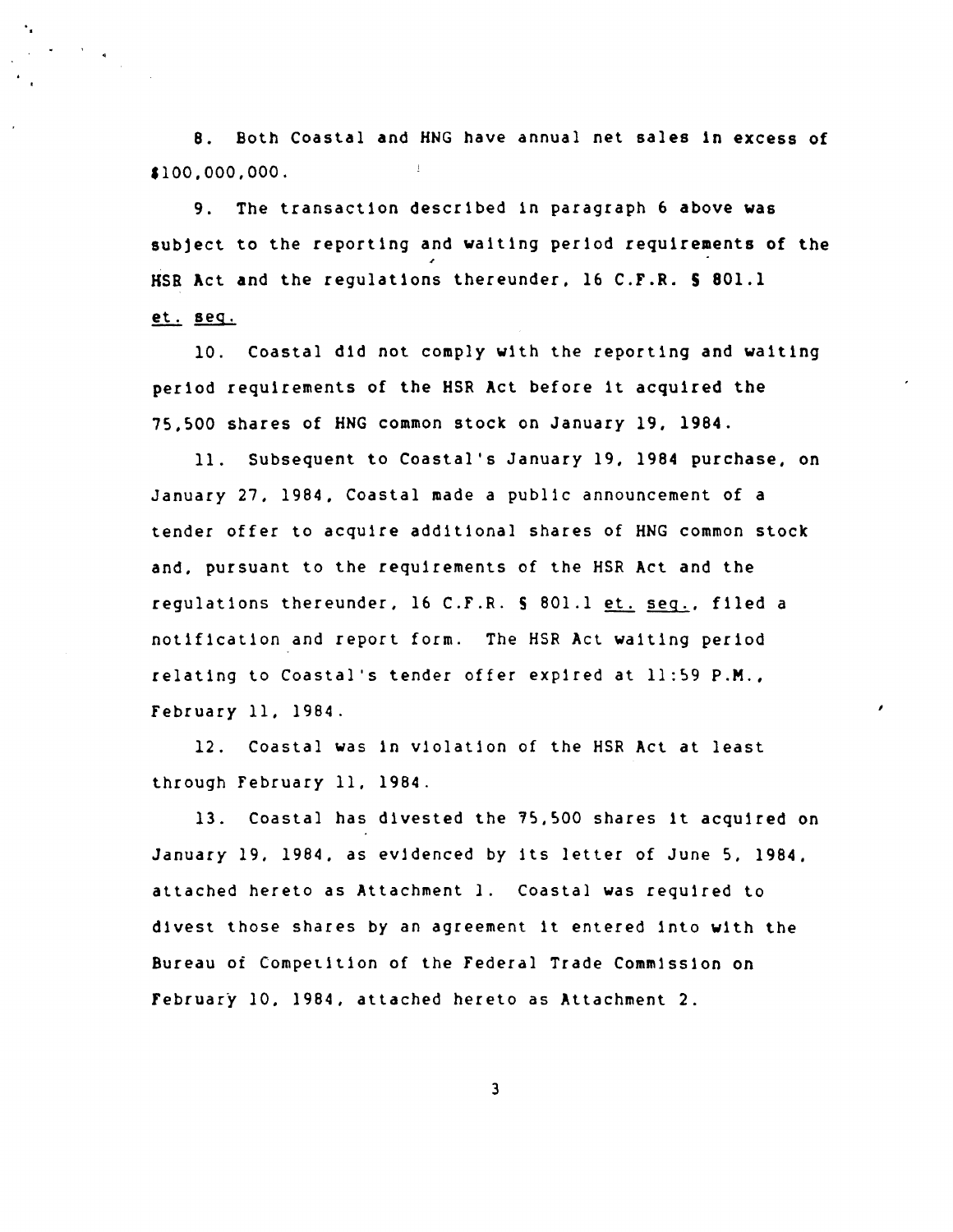14. Section  $(g)(1)$  of the HSR Act, 15 U.S.C.  $\frac{1}{2}$  Ba(g)(1), authorizes a civil penalty of not more than \$10,000 for each day during which a person is in violation of the HSR Act.

# **PRAYER**

- WHEREFORE, plaintiff prays:

 $\mathbf{I}$ 1. That defendant's purchase of 75,500 shares of HNG stock on January 19, 1984, be adjudged and decreed to be in violation of the HSR Act, and that defendant be adjudged and decreed to have been in violation of the HSR Act at least through February 11, 1984;

2. That defendant be ordered to pay to the United States Treasury a civil penalty of \$230,000; and

3. That the plaintiff have such other and further relief as the Court may deem just and proper.

J. PA Assistant Attorney General

Attorneys, Department of Justice Antitrust Division Washington, D.C. 20530 544هر633 (202) Telephone: (202

DENVOTA JOSEPKE. DIGENOVA

United States Attorney

 $\frac{6\pi}{2}$ 

JACK SIDOROV

Attorneys, Department of Justice Antitrust Division Washington, D.C. 20530 Telephone: (202) 633-2413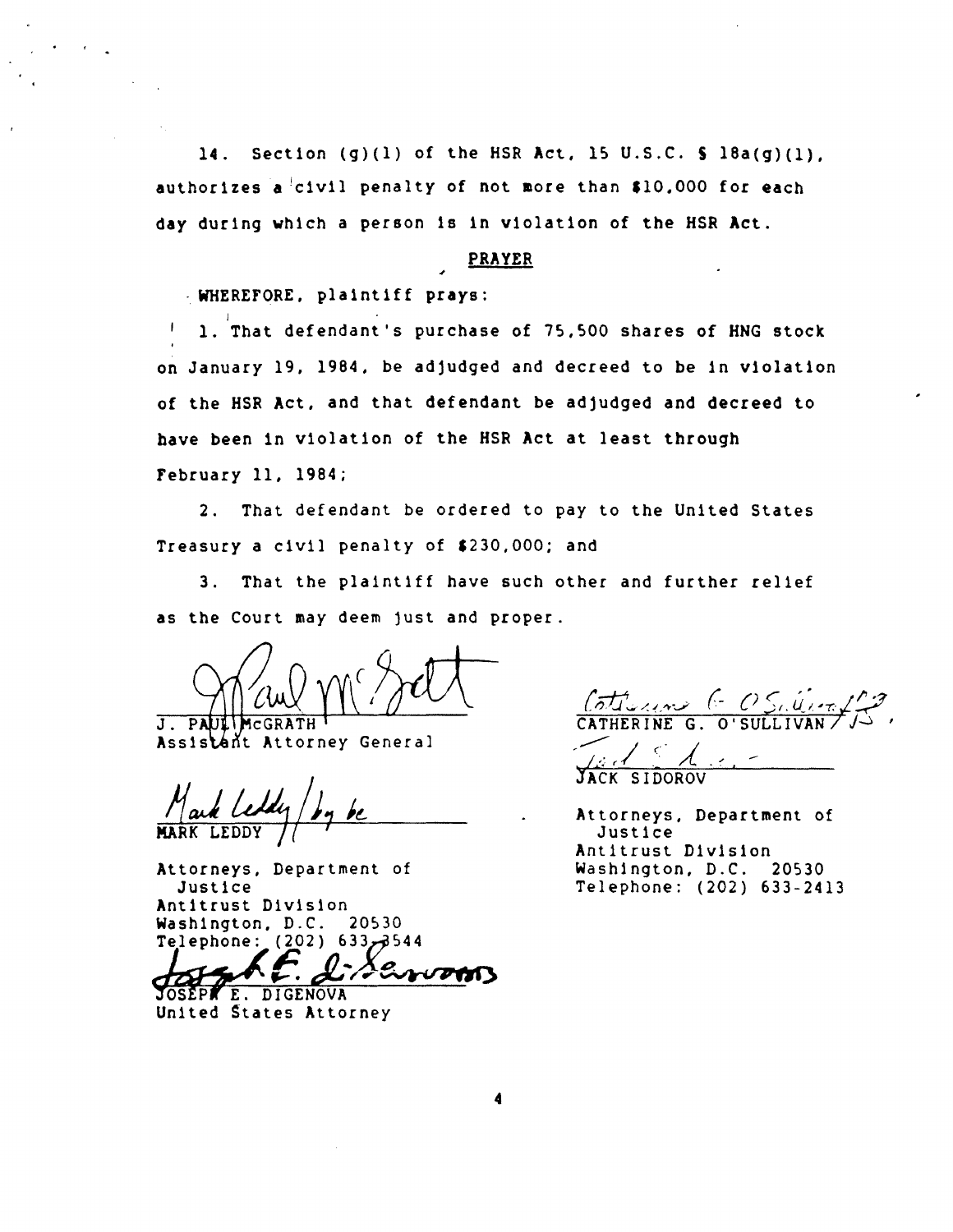$x + y + 1$ 



 $\label{eq:2} \frac{1}{2} \left( \frac{1}{2} \right) \left( \frac{1}{2} \right) \left( \frac{1}{2} \right) \left( \frac{1}{2} \right)$ 

# The Coastal Corporation

 $\big)$ 

Coastal Tower Nine Greenway Plaza Houston, Texas 77046

713/877-6825 Telex 774254 TWX 910/881-6333

Austin M. O'Toole Senior Vice President and **Associate General Counsel** 

June 5, 1984



Mr. Dana Abrahamsen Pre-Merger Office Bureau of Competition Federal Trade Commission Washington, D.C. 20580

Dear Mr. Abrahamsen:

Reference is made to that certain letter dated February 10, 1984 from the Director of the Bureau of Competition, Federal Trade Commission, addressed to George L. Brundrett, Jr., Senior Vice President and General Counsel of The Coastal Corporation. Pursuant to that letter agreement, please be advised that The Coastal Corporation has divested itself of the 75,500 shares of Common Stock of Houston Natural Gas Corporation acquired on January 19, 1984, which disposition took place within ten (10) business days of the execution of such letter agreement.

truly yours, Austin M. O'Toole

AMO'T:pdo

This referial and be subject to When i fits prevision of On of the Clayton Act Trilence under the Le . Le . Act  $\mathbf{v}$  $\sim 100$  $\mathbf{F}$  and  $\mathbf{F}$ 

Attachment 1 to Complaint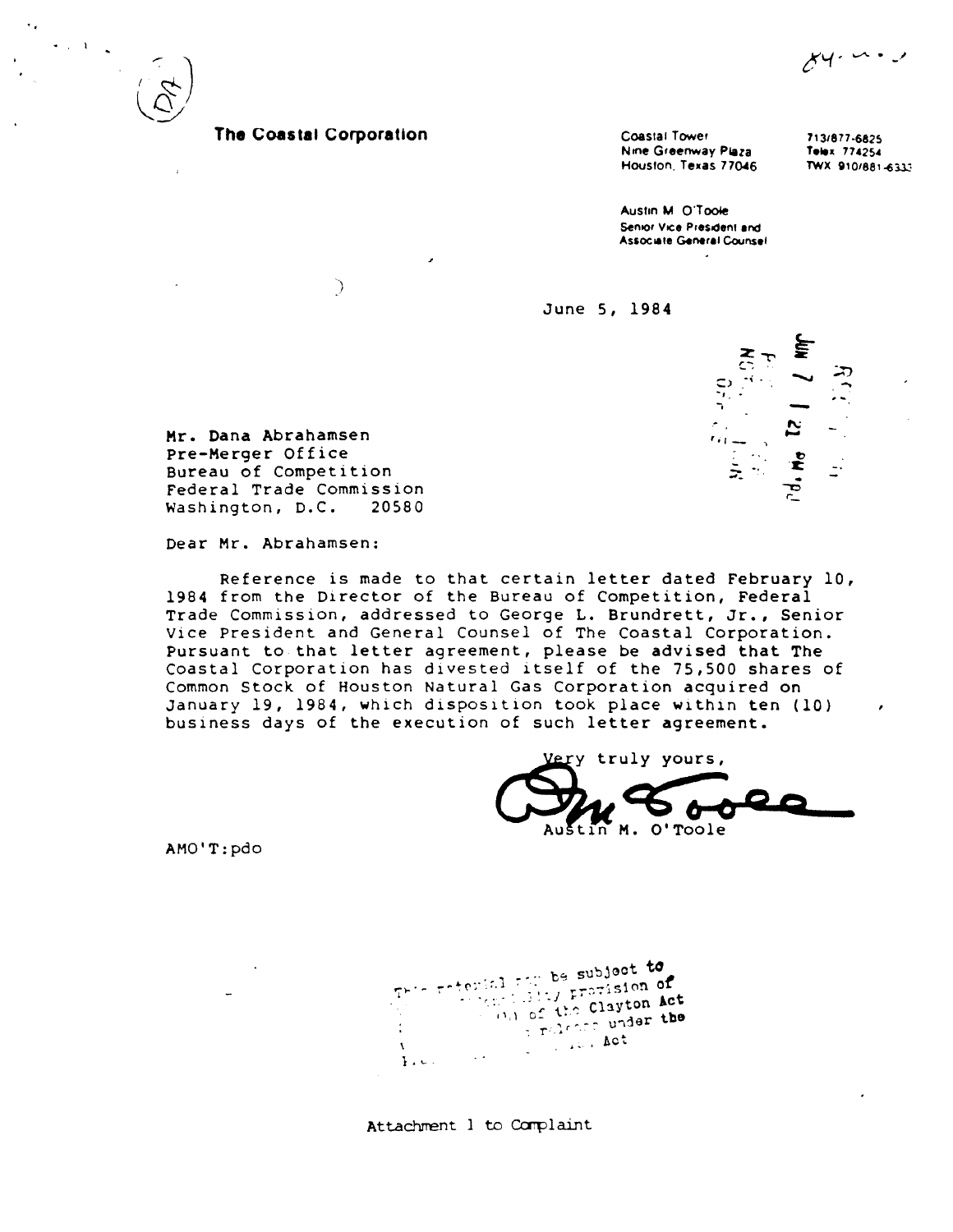

**Dureau of Competition** FEDERAL TRADE COMMISSION WASHINGTON, 0 C 2OS80

February 10, 1984

George L. Brundrett, Jr., Esquire Senior Vice President, General Counsel The Coastal Corporation Nine Greenway Plaza Houston, Texas 77046

# Re: The Coastal Corporation's Obligation to File a Hart-Scott-Rodino Premerger Notification Form under Section 7A of the Clayton Act

Dear Mr. Brundrett:

This letter states the terms of the agreement between the Bureau of Competition and The Coastal Corporation ("Coastal") concerning the Bureau's investigation of possible violations of Section 7A of the Clayton Act, 15 U.S.C. § 18a ("the Act"), by Coastal.

On January 19, 1984, Coastal, which already held voting securities of Houston Natural Gas Corporation ("HNG") valued in excess of \$15 million, purchased 75,500 additional shares of HNG common stock. Prior to purchasing this stock, Coastal did not file a Hart-Scott-Rodino premerger notification and report form nor observe the waiting period required by the Act. We understand that Coastal's position is that it did not file a notification and report form because it believed that the purchases of January 19th were made "solely for the purpose of

Attachment 2 to Complaint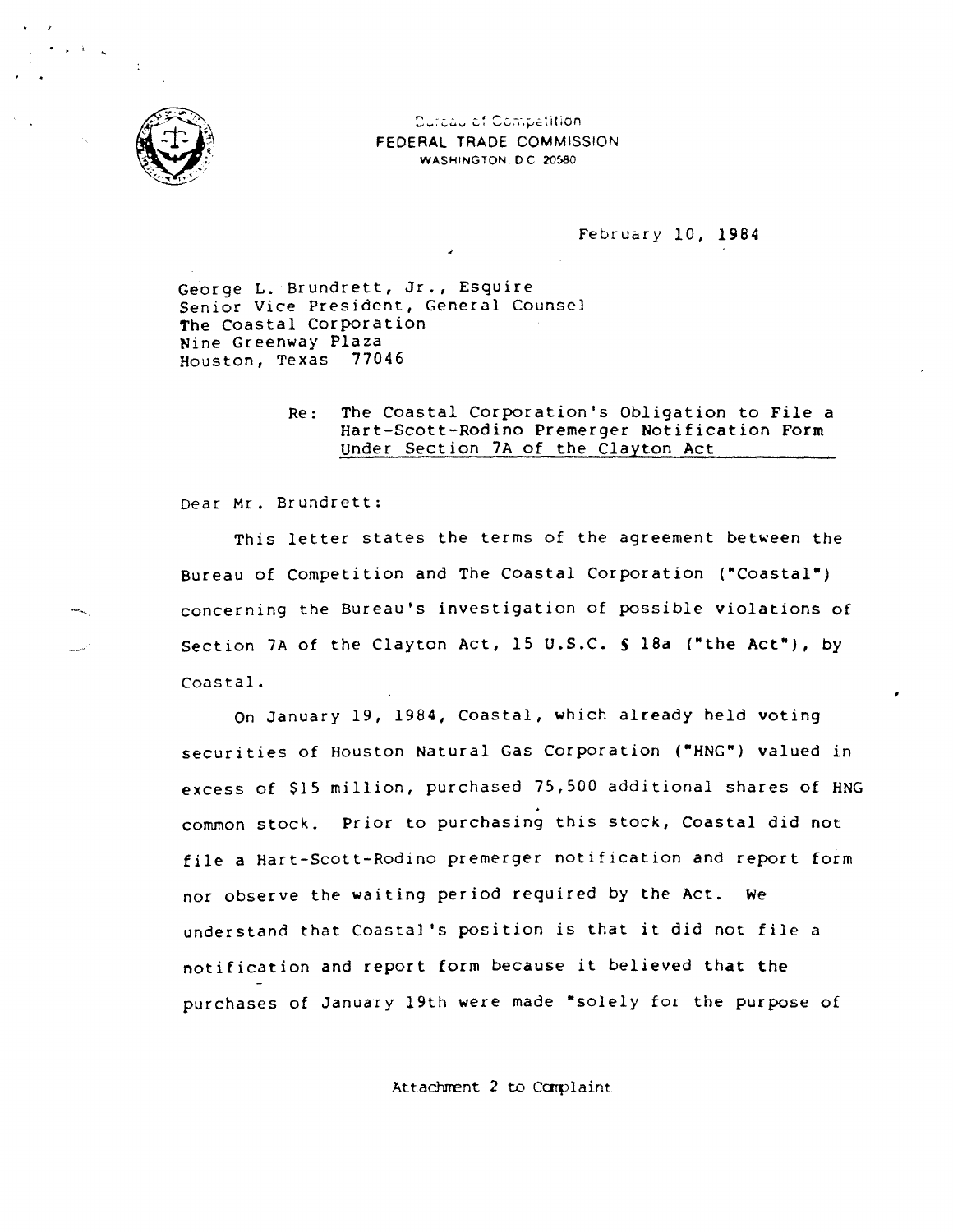investment" as that term is used in the Act<sup>1</sup> and the Act's implementing regulations.<sup>2</sup> The Bureau has reason to believe, however, that Coastal's purchases of HNG voting securities on January 19, 1984, were not made "solely for the purpose of investment."

The Bureau construes the term "solely for the purpose of investment," as that term is used in the Act and in the premerger rules, to apply only to purchases of voting securities made with the intention to hold the stock as a passive investment. The Bureau's investigation of Coastal's purchases of HNG stock indicates that at the time of Coastal's January 19th purchases, Coastal's intent included the possibility of acquiring control of HNG. The Bureau understands, however, that Coastal maintains that at the time it made its January 19th purchases, it haa the investment intention necessary to rely on the "solely for the purpose of investment" exemption.

Having been informed of the Bureau's position regarding its January 19th purchases, and in reliance on the Bureau's statements concerning its intended actions set forth below, Coastal has agreed (i) to divest, within ten (10) business days of the execution of this agreement, 75,500 shares of HNG common stock, that being the number of shares acquired by Coastal on

.' ..

<sup>1</sup>  15 U.S.C. **§** 18a(c)(9).

<sup>2</sup>  This term is defined at 16 C.F.R. S 801.1 and is used in the premerger rules at 16 C.F.R. S 802.9. Under the Act and the rules, Coastal would be entitled to purchase up to 10% of HNG's voting securities without filing a notification and report form or waiting the required period if the purchases were made "solely for the purpose of investment."